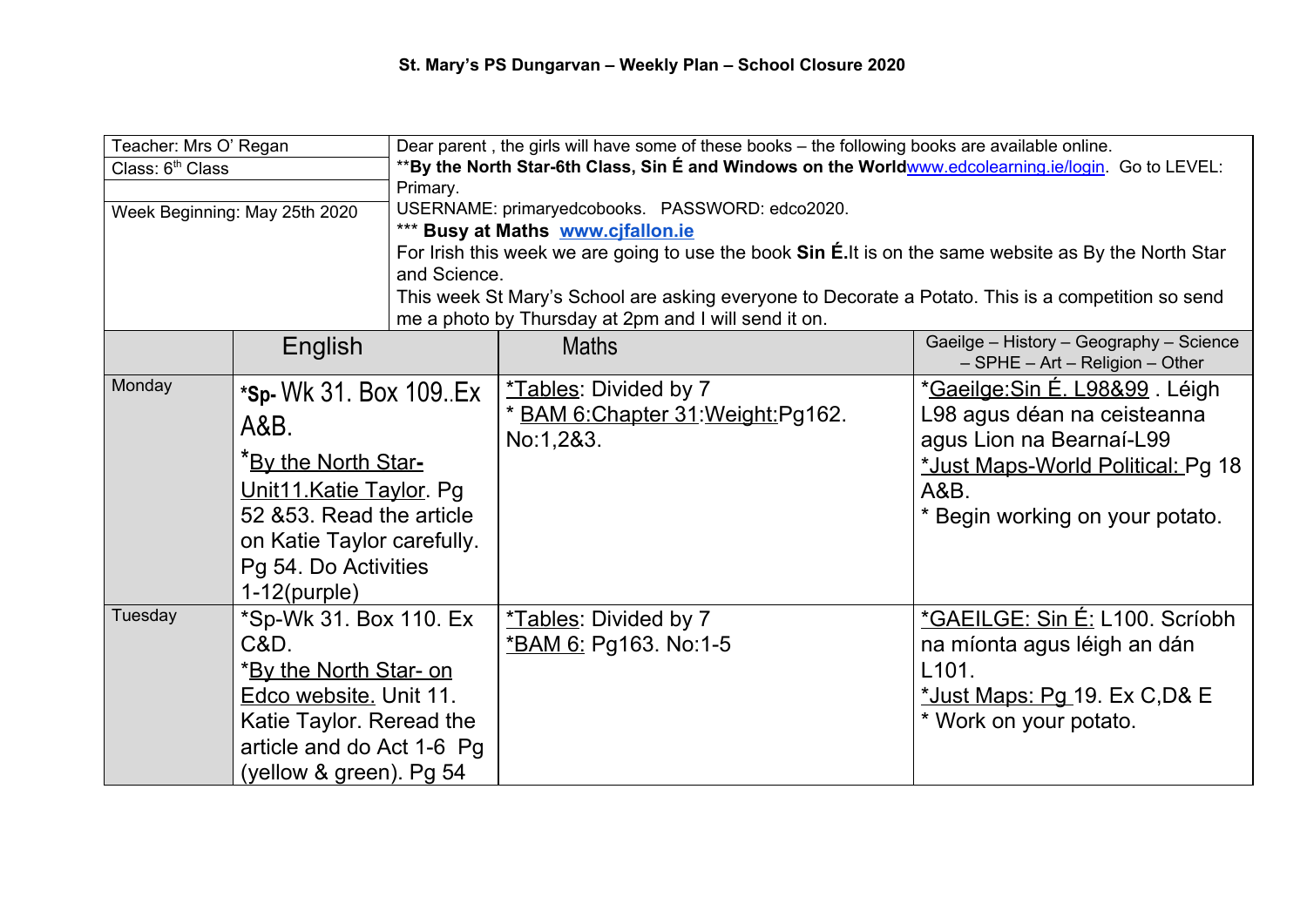| Wednesday | *Sp. Wk 31. Box 111. Ex<br>E&F<br>*By the North Star: Unit<br>11. Katie Taylor. Pg 54.<br>Match word with<br>definition and Verbs<br>exercise.                  | *Tables: Divided by 5<br>*BAM 6: Pg 163: No: 6-10                        | <u> *GAEILGE: Sin É:Léigh L102.</u><br>Freagair na ceisteanna & 103:<br>Líon na Bearnaí<br>*Windows on the World Science:<br>Unit 11- The Heart of the Matter;<br>Read Pg 71,72,73. Write out<br>questions for the answers on Pg<br>73 |
|-----------|-----------------------------------------------------------------------------------------------------------------------------------------------------------------|--------------------------------------------------------------------------|----------------------------------------------------------------------------------------------------------------------------------------------------------------------------------------------------------------------------------------|
| Thursday  | *Sp. Wk 31. Revise all<br>spellings. 8 sentences.<br>*By the North Star. Unit<br>11. Write a profile on One<br>of Ireland's top female<br><b>Olympic Stars.</b> | <i><b>*Tables Revise</b></i><br><u>*BAM 6:</u> Pg 164: No:1&2. No3 (a-d) | *GAEILGE: Sin É:L 104: Brad as<br>Boston agus Líon na Bearnaí.<br>*Windows on the World Science:<br>Pg 74,75 & 76. Pg 76- Do 1 or 2.<br>Compile a menu or do the<br>timetable.                                                         |
| Friday    | *Spelling Test                                                                                                                                                  | <b>Tables Test.</b>                                                      | *Class Activity: Please send on a<br>photo.                                                                                                                                                                                            |

- Once again anyone having difficulty in maths can access BAM 5:
- Mon- Pg 135.
- Tues: pg 136.No 1&2
- Wed: Pg 136. No 3&4
- Thurs: Pg 137. No:1&2

Note: if you do not have access to the book/s mentioned above, don't worry! Choose your own activity instead!